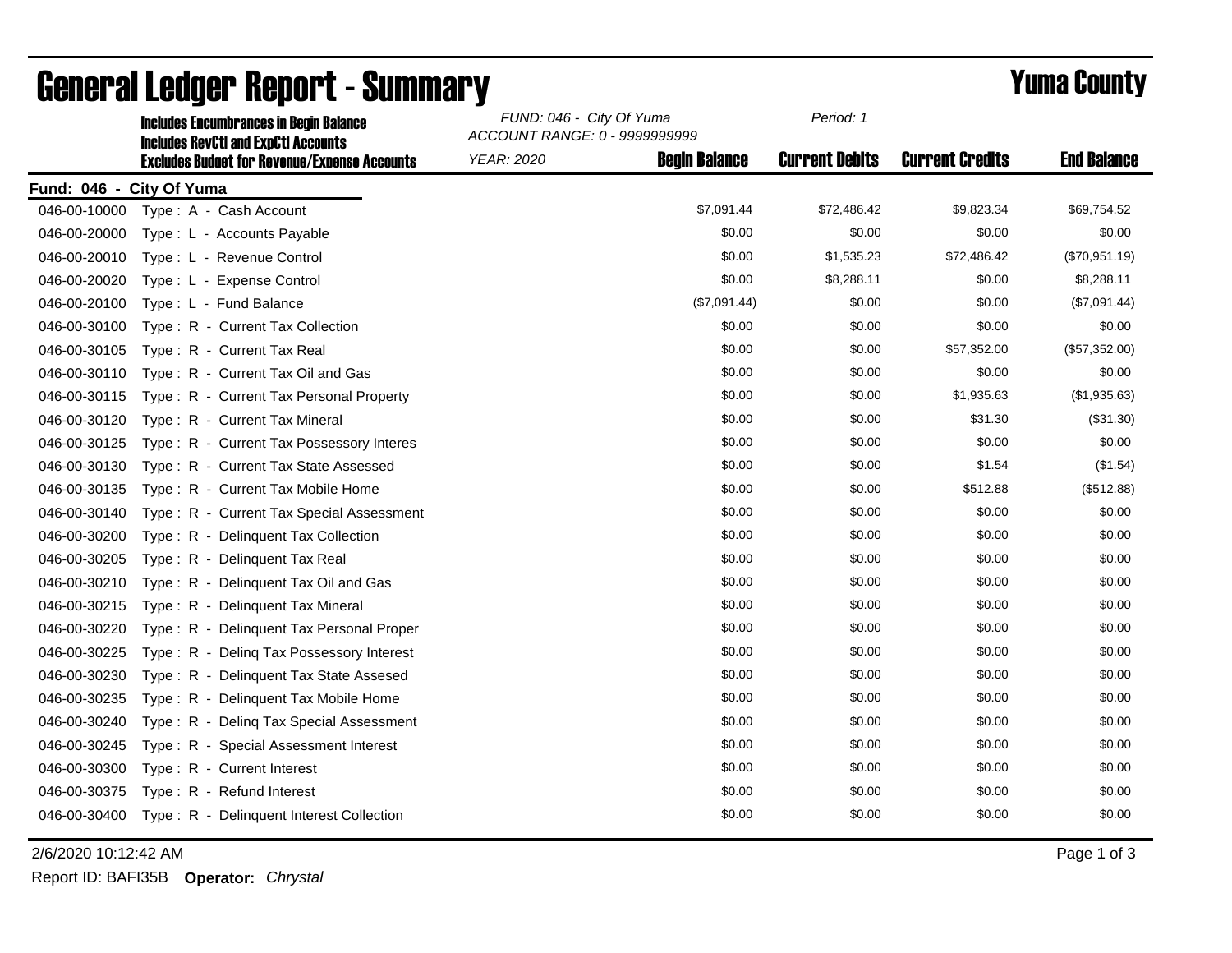|                          | <b>Includes Encumbrances in Begin Balance</b><br><b>Includes RevCtI and ExpCtI Accounts</b><br><b>Excludes Budget for Revenue/Expense Accounts</b> |                             | FUND: 046 - City Of Yuma<br>ACCOUNT RANGE: 0 - 9999999999 |                             |        | Period: 1             |                                  |                    |
|--------------------------|----------------------------------------------------------------------------------------------------------------------------------------------------|-----------------------------|-----------------------------------------------------------|-----------------------------|--------|-----------------------|----------------------------------|--------------------|
|                          |                                                                                                                                                    |                             | <i>YEAR: 2020</i>                                         | <b>Begin Balance</b>        |        | <b>Current Debits</b> | <b>Current Credits</b>           | <b>End Balance</b> |
| Fund: 046 - City Of Yuma |                                                                                                                                                    |                             |                                                           |                             |        |                       |                                  |                    |
| 046-00-30500             | Type: R - Miscellaneous Collections                                                                                                                |                             |                                                           |                             | \$0.00 | \$1,535.23            | \$1,535.23                       | \$0.00             |
| 046-00-32100             | Type: R - Transfers In                                                                                                                             |                             |                                                           |                             | \$0.00 | \$0.00                | \$2,116.83                       | (\$2,116.83)       |
| 046-00-33000             | Type: R - Auto Tax B Collection                                                                                                                    |                             |                                                           |                             | \$0.00 | \$0.00                | \$5,728.29                       | (\$5,728.29)       |
| 046-00-33100             | Type: $R -$ Auto Tax A & F Collection                                                                                                              |                             |                                                           |                             | \$0.00 | \$0.00                | \$1,965.57                       | (\$1,965.57)       |
| 046-00-33400             | Type: R - M.V. Additional                                                                                                                          |                             |                                                           |                             | \$0.00 | \$0.00                | \$1,307.15                       | (\$1,307.15)       |
| 046-00-33409             | Type: R - Weed and Clean Up Control                                                                                                                |                             |                                                           |                             | \$0.00 | \$0.00                | \$0.00                           | \$0.00             |
| 046-00-49100             | Type: X - Treasurer Fees                                                                                                                           |                             |                                                           |                             | \$0.00 | \$1,196.67            | \$0.00                           | \$1,196.67         |
| 046-00-49401             | Type: X - Transfer Out                                                                                                                             |                             |                                                           |                             | \$0.00 | \$0.00                | \$0.00                           | \$0.00             |
| 046-00-49500             | Type: X - Checks Written / ACH Transfer                                                                                                            |                             |                                                           |                             | \$0.00 | \$7,091.44            | \$0.00                           | \$7,091.44         |
|                          |                                                                                                                                                    |                             | Fund: 046 - City Of Yuma                                  | Totals :                    | \$0.00 | \$92,133.10           | \$154,796.18                     | (\$62,663.08)      |
|                          |                                                                                                                                                    | <b>Total Fund Revenues:</b> | \$70,951.19                                               | <b>Total Fund Expenses:</b> |        | \$8,288.11            | <b>Net Revenue Over Expense:</b> | \$62,663.08        |

## General Ledger Report - Summary **Experience Systems** Yuma County